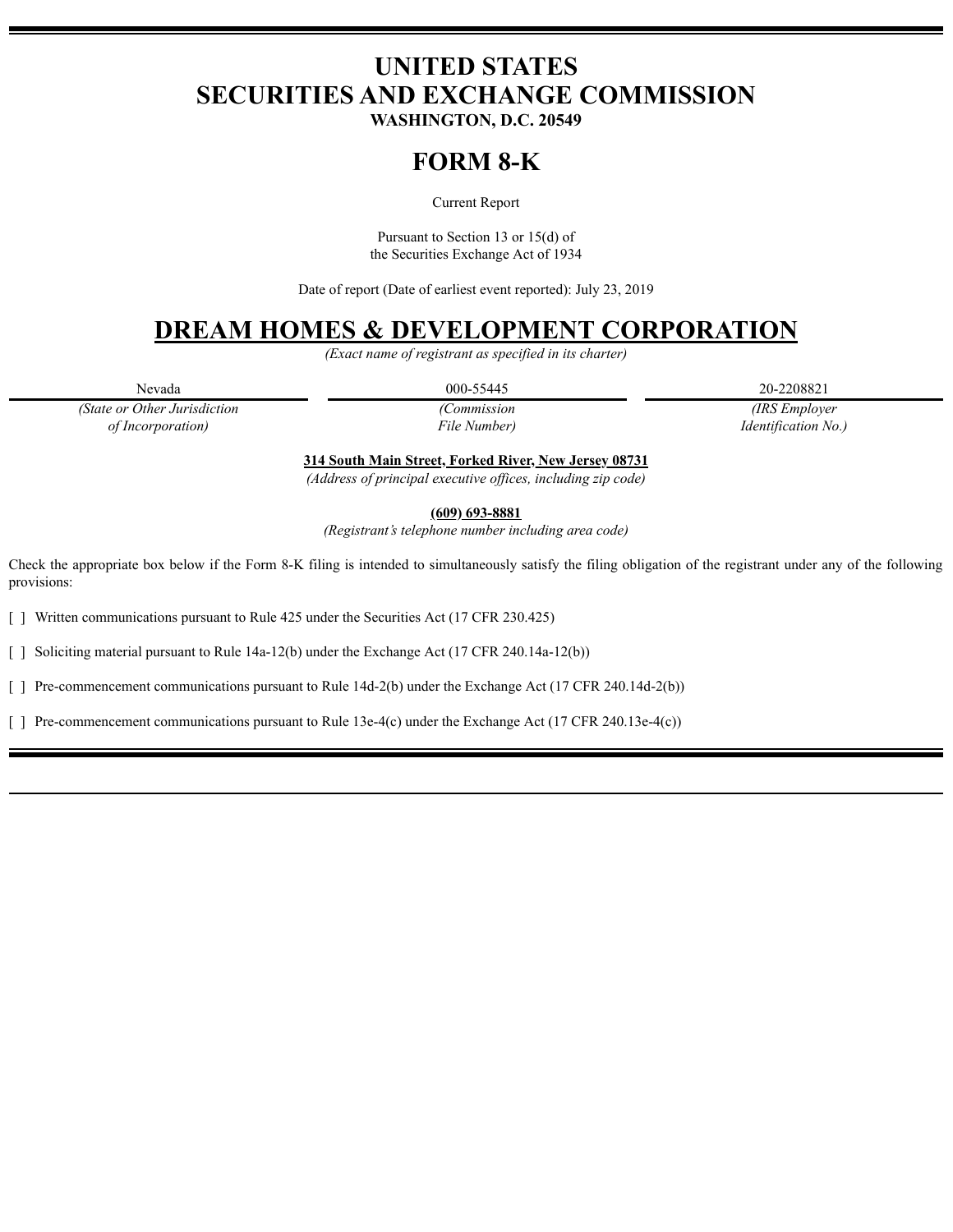#### **Section 4- Matters Related to Accountants and Financial Statements**

Item 4.01 Changes in Registrant's Certifying Accountant.

a. Dismissal of Independent Auditors

On July 22, 2019, the board of directors of Dream Homes & Development Corporation, a Nevada corporation (the "Company"), passed a resolution terminating the Company's independent auditor/client relationship with Michael T. Studer CPA P.C. ("Studer"). Studer has been the Company's independent registered public accounting firm until this time.

The report of Studer on the Company's financial statements for the years ended December 31, 2016, as filed with the Securities and Exchange Commissions ("SEC") on Form 10-k on April 17, 2017, did not contain an adverse opinion or a disclaimer of opinion, and was not qualified or modified as to uncertainty, audit scope or accounting principles.

The report of Studer on the Company's consolidated financial statements for the year ended December 2017, as restated as filed with the SEC on Form 10-K Amendment No. 2 on July 18, 2019, did not contain an adverse opinion or a disclaimer of opinion, and was not qualified or modified as to uncertainty, audit scope or accounting principles. As discussed in the Explanatory Note in the Form 10-K Amendment No. 2 filed on July 18, 2019, the Company restated its consolidated financial statements at December 31, 2017 and for the year then ended in order to correct errors principally relating to the accounting for construction contracts under the "percentage of completion method". These errors were detected by Studer in connection with its then uncompleted review of our consolidated financial statements for the three months ended March 31, 2018. As a result of the revisions in Amendment No. 2, Part II, Item 8 (Financial Statements) and Part II, Item 7 (Management's Discussion and Analysis of Financial Condition and Results of Operations) were restated. Amendment No. 2 amended and restated only Items 7 and 8. No other information in the Original Filing on Form 10-K filed with the SEC on April 17, 2018 was amended. Amendment No. 2 spoke as of the Original filing and does not reflect any events that may have occurred subsequent to the Original Filing date.

In connection with the audits of the Company's consolidated financial statements for each of the two fiscal years ended December 31, 2017 and December 31, 2016, there were no "disagreements" (as the term is defined in Item  $304(a)(1)(iv)$  of Regulation S-K and related instructions) between the Company and Studer on any matters of accounting principles or practices, financial statement disclosure or auditing scope and procedures which if not resolved to the satisfaction of Studer, would have caused Studer to make reference to the subject matter of the disagreement in its reports.

Studer did commence but did not complete reviews of the Company's consolidated Financial Statements included in the Company's Forms 10-Q for the quarterly periods ended March 31, 2018 (filed with the SEC on May 21, 2018), June 30, 2018 (filed with the SEC on August 20, 2018, and September 30, 2018 (filed with the SEC on November 19, 2018), similar errors principally relating to the accounting for construction contracts under the "percentage of completion method" were detected by Studer in connection with its also uncompleted reviews of our consolidated financial statements for the six months ended June, 30, 2018 and for the nine months ended September, 2018. In order to preserve auditor independence in completing its reviews, the Company was requested to analyze subsequent actual performance of interim work in process contracts accounted for under the percentage of completion method such work resulted in substantive time delays.

Studer has neither performed an audit of the Company's consolidated financial statements for the year ended December 31, 2018 or a review of the Company's consolidated financial statements for the three months ended March 31, 2019.

There have been no reportable events (as defined in Regulation S-K Item  $304(a)(1)(v)$ ).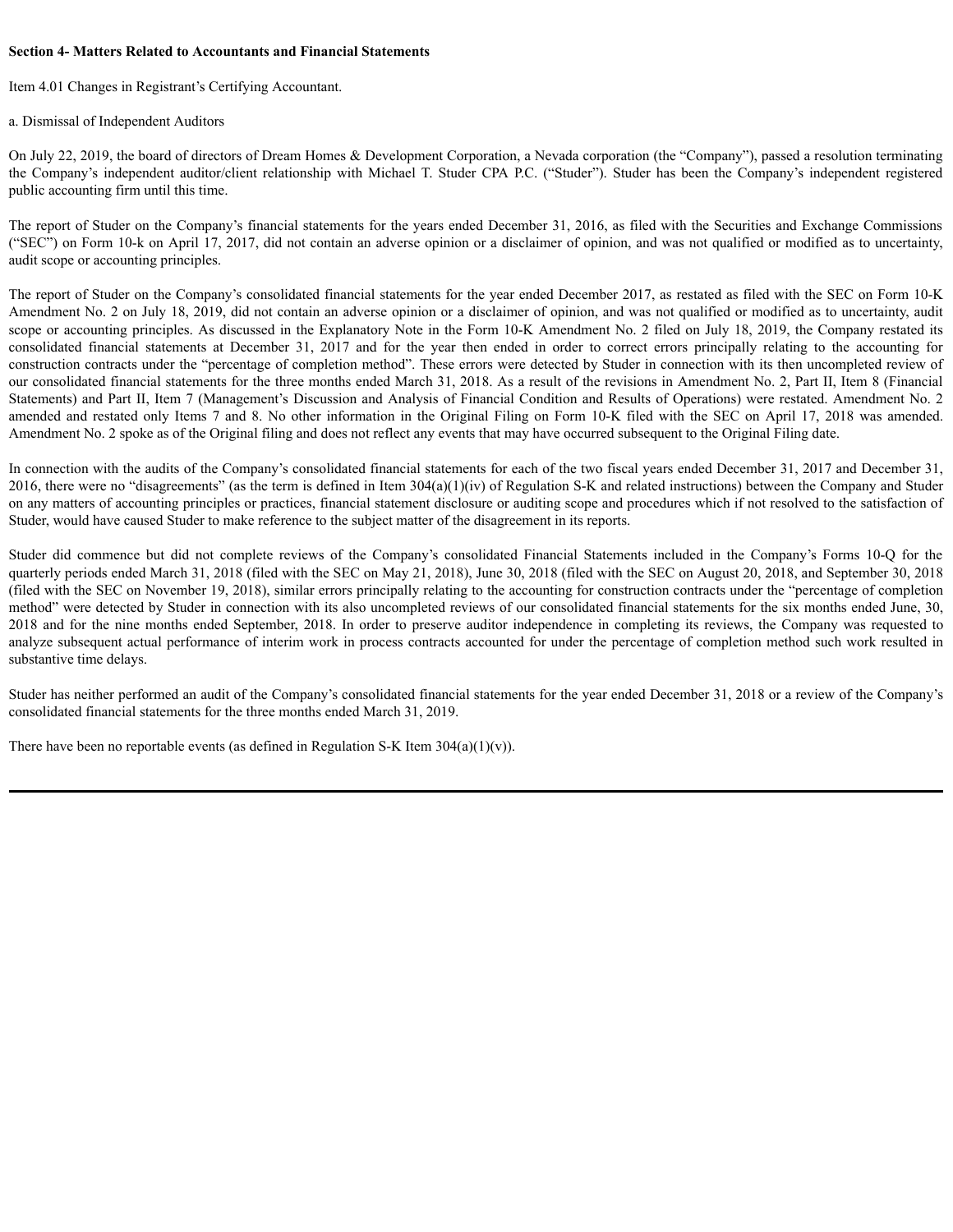The Company requested that Studer furnish the Company with a letter stating whether or not the independent auditor agrees with the above statements. Such letter has been furnished to the Company, a copy of which is made part of this Form 8-K.

b. Engagement of New Independent Auditors

On July 22, 2019 the Board of approved on behalf of the Company the engagement of Boyle CPA, LLC, which is located at 361 Hopedale Drive SE, Bayville, NJ 08721, as its new independent auditor.

During the years ended December 31, 2017 and 2016, and the subsequent interim period through July 22, 2019, neither the Company nor anyone on its behalf consulted with Boyle CPA, LLC, regarding either (i) the application of accounting principles to a specific transaction, completed or proposed, or the type of audit opinion that might be rendered on the Company's financial statements, and neither a written report nor oral advice was provided to the Company that Boyle CPA, LLC concluded was an important factor considered by the Company in reaching a decision as to any accounting, auditing or financial reporting issue or (ii) any matter that was either the subject of a disagreement (as defined in Item  $301(a)(1)(iv)$  of Regulation S-K and the related instructions) or a reportable event (as described in Item  $304(a)(1)(v)$  of Regulation S-K).

Item 9.01 Financial Statements and Exhibits

(d) Exhibits.

16.1 Letter from [Michael](https://www.sec.gov/Archives/edgar/data/1518336/000149315219010972/ex16-1.htm) T. Studer CPA P.C. dated July 22, 2019